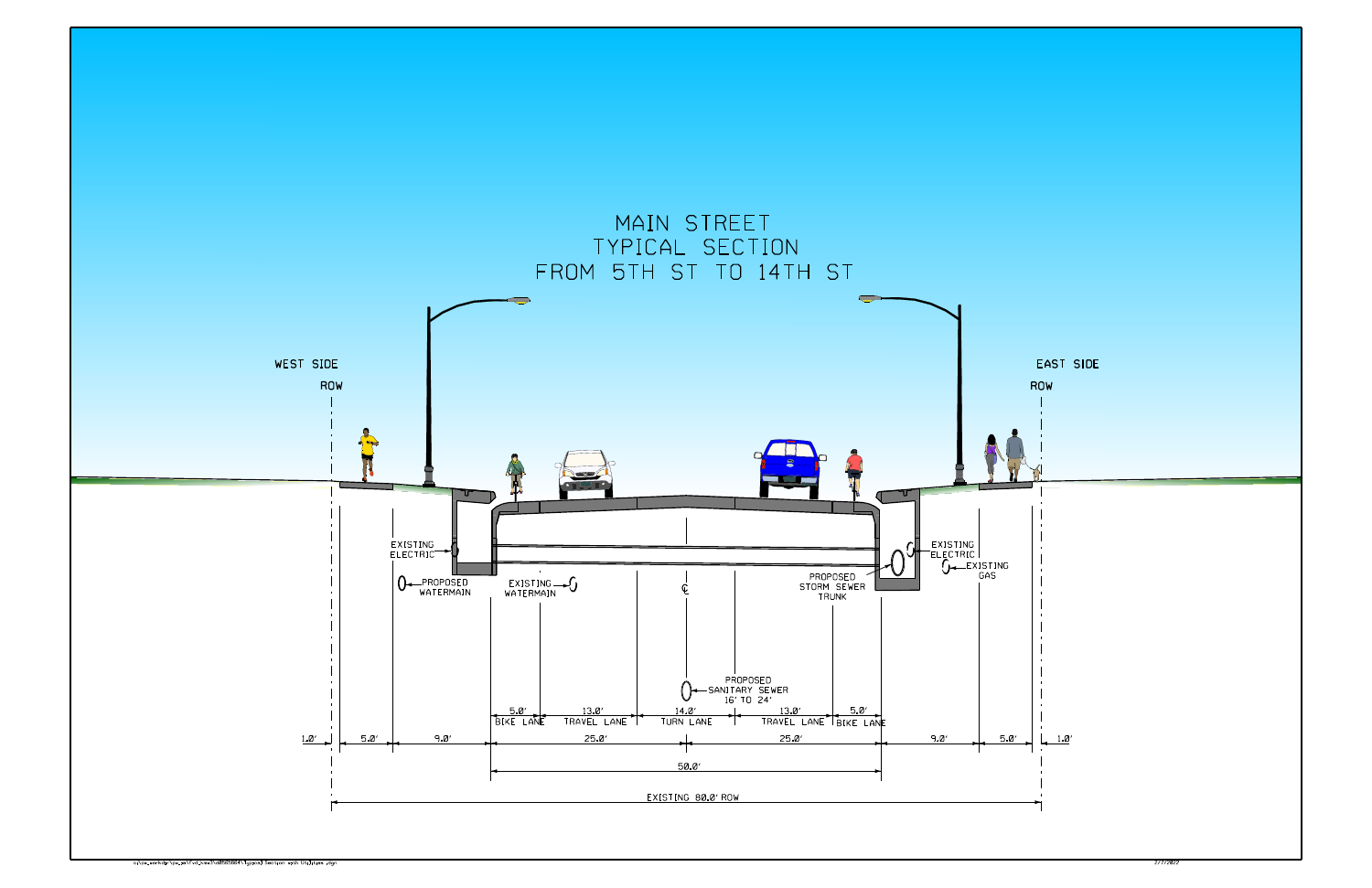![](_page_1_Figure_0.jpeg)